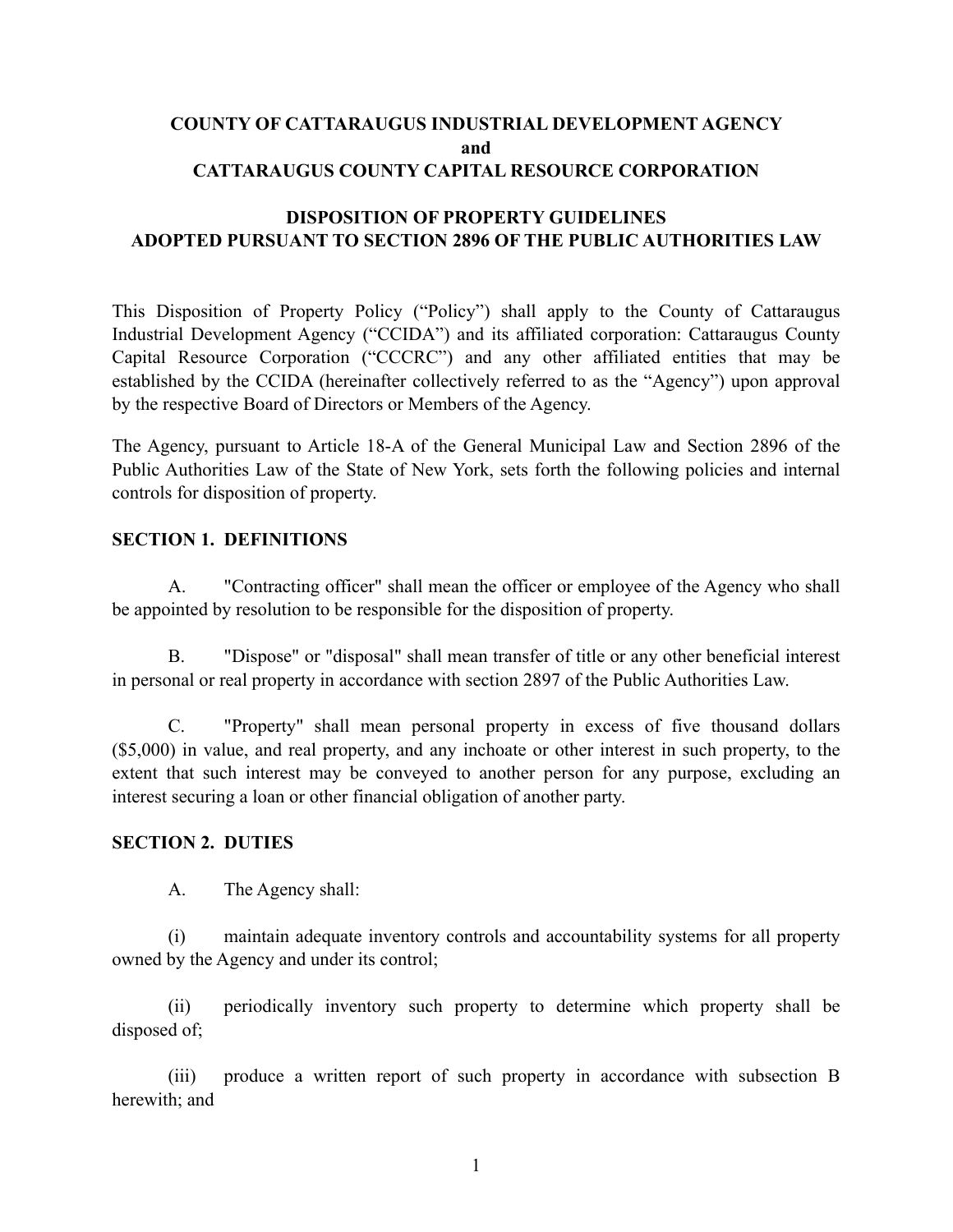(iv) transfer or dispose of such property as promptly and practicably as possible in accordance with Section 3 below.

### B. The Agency shall

(i) publish, not less frequently than annually, a report listing all real property owned in fee by the Agency. Such report shall consist of a list and full description of all real and personal property disposed of during such period. The report shall contain the price received by the Agency and the name of the purchaser for all such property sold by the Agency during such period; and

(ii) shall deliver copies of such report to the Comptroller of the State of New York, the Director of the Budget of State of New York, the Commissioner of the New York State Office of General Services, and the New York State Legislature (via distribution to the majority leader of the senate and the speaker of the assembly).

# **SECTION 3. TRANSFER OR DISPOSITION OF PROPERTY**

A. Supervision and Direction. Except as otherwise provided herein, the duly appointed contracting officer (the "Contracting Officer") shall have supervision and direction over the disposition and sale of property of the Agency. The Agency shall have the right to dispose of its property for any valid corporate purpose.

B. Custody and Control. The custody and control of Agency property, pending its disposition, and the disposal of such property, shall be performed by the Agency or by the Commissioner of General Services when so authorized under this section.

C. Method of Disposition. Unless otherwise permitted, the Agency shall dispose of property for not less than its fair market value by sale, exchange, or transfer, for cash, credit, or other property, with or without warranty, and upon such other terms and conditions as the Agency and/or contracting officer deems proper. The Agency may execute such documents for the transfer of title or other interest in property and take such other action as it deems necessary or proper to dispose of such property under the provisions of this section. Provided, however, no disposition of real property, any interest in real property shall be made unless an appraisal of the value of such property has been made by an independent appraiser and included in the record of the transaction and provided further, that no disposition of any other property, which because of its unique nature or the unique circumstances of the proposed transaction is not readily valued by reference to an active market for similar property, shall be made without a similar appraisal.

D. Sales by the Commissioner of General Services (the "Commissioner"). When the Agency shall have deemed that transfer of property by the Commissioner will be advantageous to the State of New York, the Agency may enter into an agreement with the Commissioner of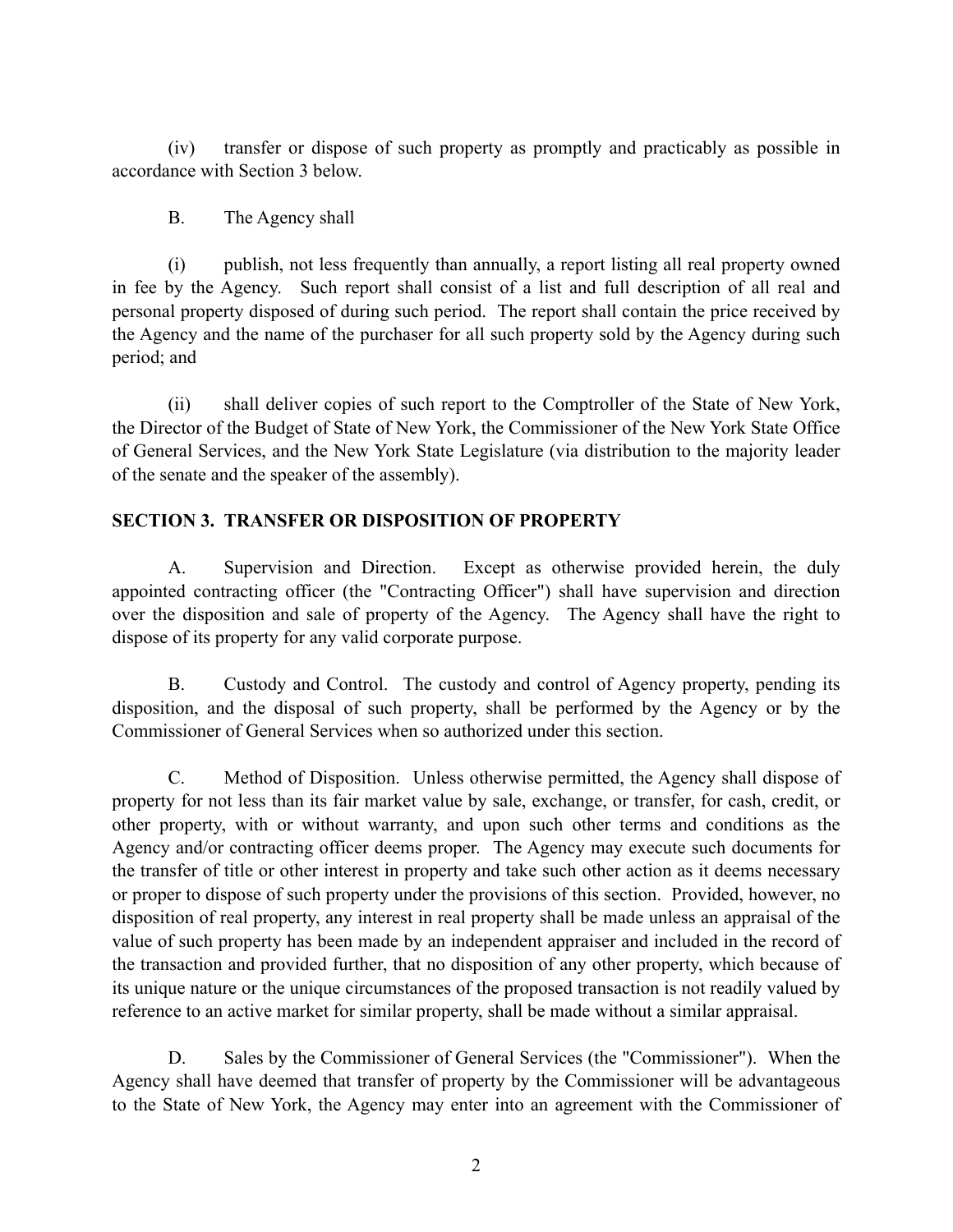pursuant to which Commissioner may dispose of property of the Agency under terms and conditions agreed to by the Agency and the Commissioner. In disposing of any such property, the Commissioner shall be bound by the terms hereof and references to the contracting officer shall be deemed to refer to such Commissioner.

E. Validity of Deed, Bill of Sale, Lease, or Other Instrument. A deed, bill of sale, lease, or other instrument executed by or on behalf of the Agency, purporting to transfer title or any other interest in property of the in accordance herewith shall be conclusive evidence of compliance with the provisions of these guidelines and all applicable law insofar as concerns title or other interest of any bona fide grantee or transferee who has given valuable consideration for such title or other interest and has not received actual or constructive notice of lack of such compliance prior to the closing.

F. Bids for Disposal; Advertising; Procedure; Disposal by Negotiation; Explanatory Statement.

(i) Except as permitted by all applicable law, all disposals or contracts for disposal of property made or authorized by the Agency shall be made after publicly advertising for bids except as provided in subsection (iii) of this Section F.

(ii) Whenever public advertising for bids is required under subsection (i) of this Section F:

(A) the advertisement for bids shall be made at such time prior to the disposal or contract, through such methods, and on such terms and conditions as shall permit full and free competition consistent with the value and nature of the property proposed for disposition;

(B) all bids shall be publicly disclosed at the time and place stated in the advertisement; and

(C) the award shall be made with reasonable promptness by notice to the responsible bidder whose bid, conforming to the invitation for bids, will be most advantageous to the Agency, price and other factors considered; provided, that all bids may be rejected at the Agency's discretion.

(iii) Disposals and contracts for disposal of property may be negotiated or made by public auction without regard to subsections (i) and (ii) of this Section F but subject to obtaining such competition as is feasible under the circumstances, if:

(A) the personal property involved has qualities separate from the utilitarian purpose of such property, such as artistic quality, antiquity, historical significance, rarity, or other quality of similar effect, that would tend to increase its value, or if the personal property is to be sold in such quantity that, if it were disposed of under subsections (i) and (ii) of this Section F,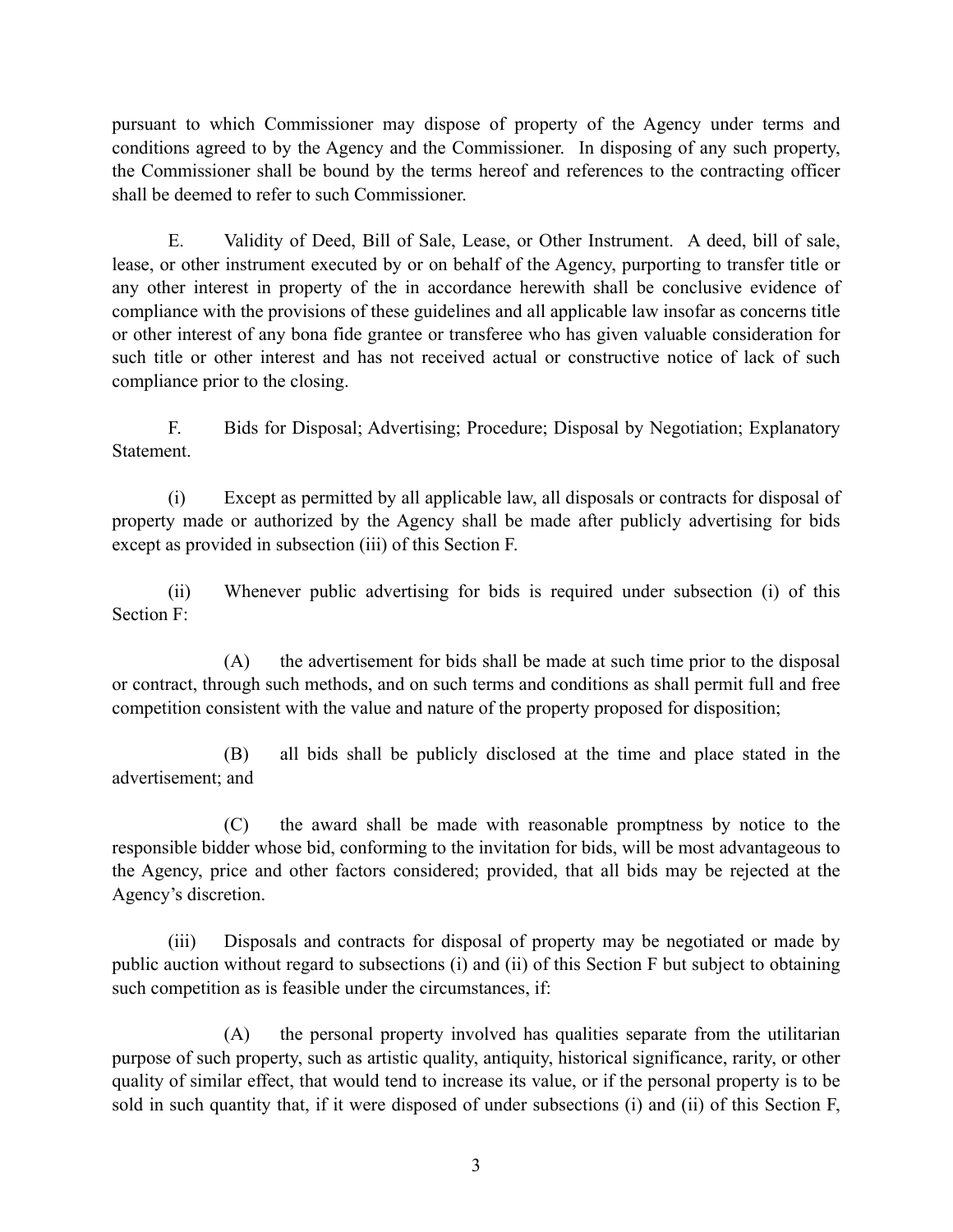would adversely affect the state or local market for such property, and the estimated fair market value of such property and other satisfactory terms of disposal can be obtained by negotiation;

(B) the fair market value of the property does not exceed fifteen thousand dollars (\$15,000);

(C) bid prices after advertising therefor are not reasonable, either as to all or some part of the property, or have not been independently arrived at in open competition;

(D) the disposal will be to the state or any political subdivision or public benefit corporation, and the estimated fair market value of the property and other satisfactory terms of disposal are obtained by negotiation;

(E) under those circumstances permitted by subsection (v) below; or

(F) such action is otherwise authorized by law.

(iv) (A) An explanatory statement shall be prepared of the circumstances of each disposal by negotiation of:

(1) any personal property which has an estimated fair market value in excess of fifteen thousand dollars (\$15,000);

(2) any real property that has an estimated fair market value in excess of one hundred thousand dollars (\$100,000), except that any real property disposed of by lease or exchange shall only be subject to clauses (3) and (4) of this subparagraph;

(3) any real property disposed of by lease, if the estimated annual rent over the term of the lease is in excess of fifteen thousand dollars (\$15,000); or

(4) any real property or real and related personal property disposed of by exchange, regardless of value, or any property any part of the consideration for which is real property.

(B) Each such statement shall be transmitted to the persons entitled to receive copies of the report required under Section 2(B) above not less than ninety (90) days in advance of such disposal, and a copy thereof shall be preserved in the files of the Agency.

(v) Disposal of Property for less than Fair Market Value ("FMV").

(A) No assets owned, leased or otherwise in the control of the Agency may be sold, leased, or otherwise alienated for less than its FMV except if: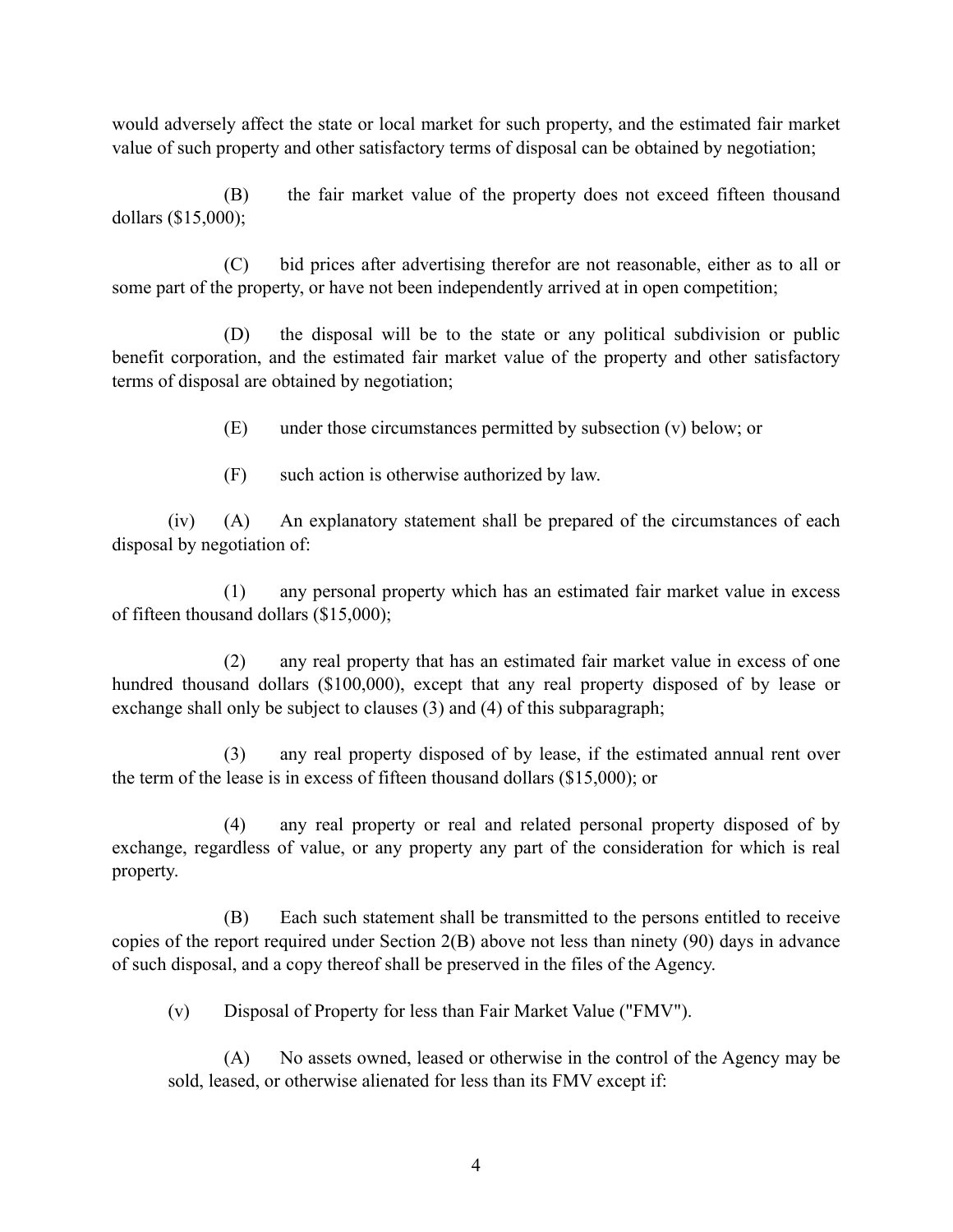(1) the transferee is a government or public entity and terms of transfer require ownership and use to remain with the government or public entity; or

(2) the purpose of transfer is within purpose, mission of the Agency; or

(3) the Agency provides written notification to the Governor, the Speaker of the Assembly, and the Temporary President of the Senate; provided, however, that such notification is subject to denial by the Governor, the Speaker of the Assembly, and the Temporary President of the Senate pursuant to the PAAA.

(B) If the Agency proposes to make a transfer below FMV, the following information is required to be provided to the Agency's Board of Directors and the public:

(1) a full description of the asset;

(2) an appraisal of the FMV of the asset;

(3) a description of purpose of transfer, the kind and amount of the benefit to the public resulting from the transfer such as jobs and wages created or preserved;

(4) a statement of the value to be received compared to FMV;

(5) the names of any private parties participating in the transfer, and, if different than the information required by paragraph 4 immediately above, a statement of the value to the private party;

(6) the names of other private parties that have made an offer for the asset being transferred, the value offered, and the purpose for which the asset would have been used.

(C) The Board of Directors of the Agency must make a written determination that there is no reasonable alternative to the proposed below-market transfer that would achieve the same purpose of such transfer.

The guidelines are subject to modification and amendment at the discretion of the Agency board and shall be filed annually with all local and state agencies as required under all applicable law.

The designated Contracting Officer for the Agency is the Executive Director.

Amended and adopted this 22nd day of March, 2022